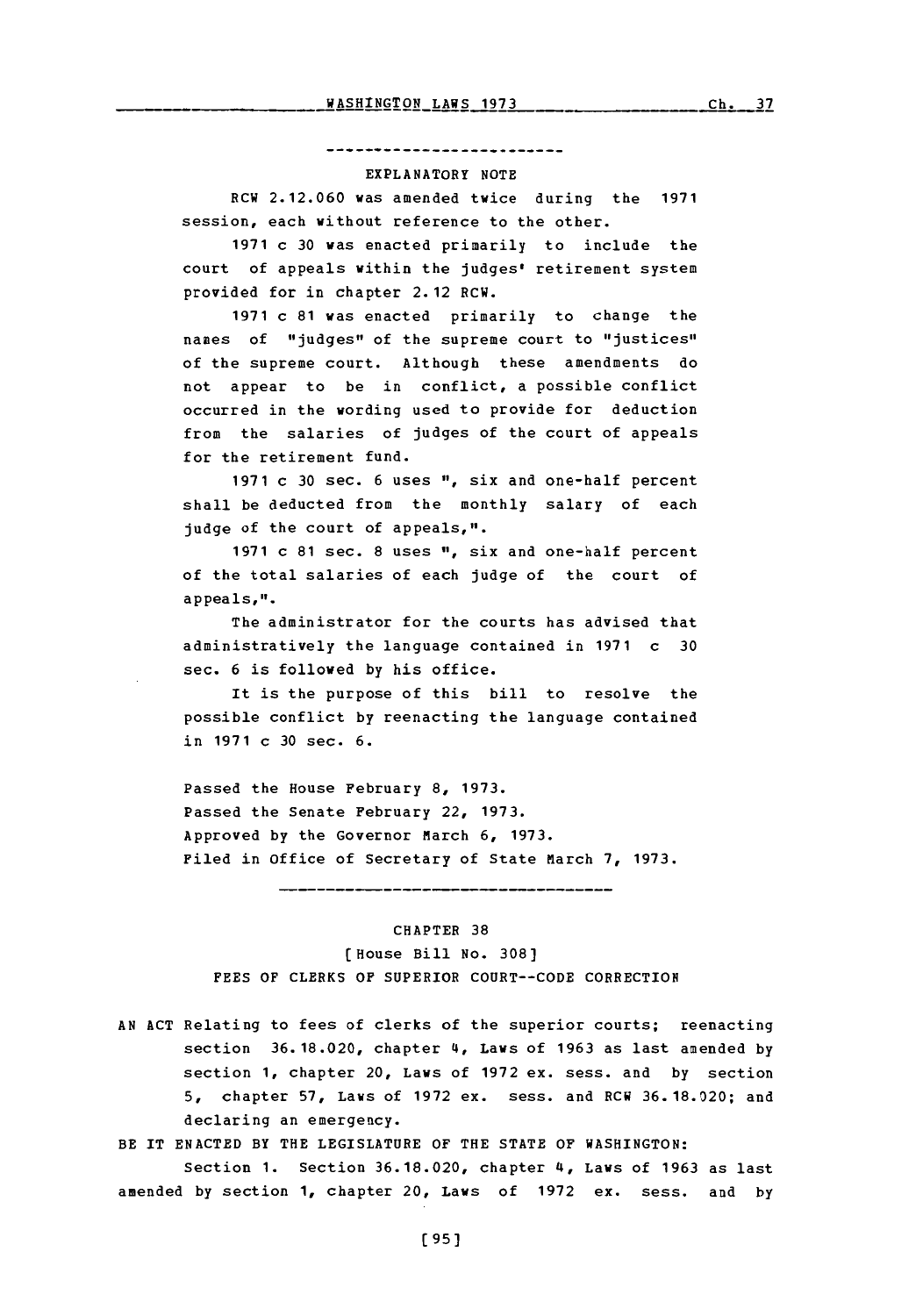section **5,** chapter **57,** Laws of **1972** ex. sess. and RCW **36.18.020** are each reenacted to read as follows:

Clerks of superior courts shall collect the following fees for their official services:

**(1)** The party filing the first or initial paper in any civil action, including an action for restitution, or change of name, shall pay, at the time said paper is filed, a fee of thirty-two dollars.

(2) Any party filing the first or initial paper on an appeal from justice court or on any civil appeal, shall pay, when said paper is filed, a fee of thirty-two dollars.

**(3)** The party filing a transcript or abstract of judgment or verdict from a United States court held in this state, or from the superior court of another county or from a justice court in the county of issuance, shall pay at the time of filing, a fee of five dollars.

**(14)** For the filing of a tax warrant **by** the department of revenue of the state of Washington, a fee of five dollars shall be paid.

**(5)** The party filing a demand for jury of six in a civil action, shall pay, at the time of filing, a fee of twenty-five dollars; if the demand is for a jury of twelve the fee shall be fifty dollars. If, after the party files a demand for a jury of six and pays the required fee, any other party to the action requests a jury of twelve, an additional twenty-five dollar fee will be required of the party demanding the increased number of jurors. In the event that the case is settled out of court and the court is notified not less than twenty-four hours prior to the time that such case is called to be heard upon trial, such fee shall be returned to such party **by** the clerk.

**(6)** For filing any paper, not related to or a part of any proceeding, civil or criminal, or any probate matter, required or permitted to be filed in his office for which no other charge is provided **by** law, the clerk shall collect two dollars.

**(7)** For preparing, transcribing or certifying any instrument on file or of record in his office, with or without seal, for the first page or portion thereof, a fee of two dollars, and for each additional page or portion thereof, a fee of one dollar. For authenticating or exemplifying any instrument, a fee of one dollar for each additional seal affixed.

**(8)** For executing a certificate, with or without a seal, a fee of two dollars shall be charged.

**(9)** For the filing of an affidavit for garnishment, a fee of five dollars shall be charged.

**(10)** For approving a bond, including justification thereon, in other than civil actions and probate proceedings, a fee of two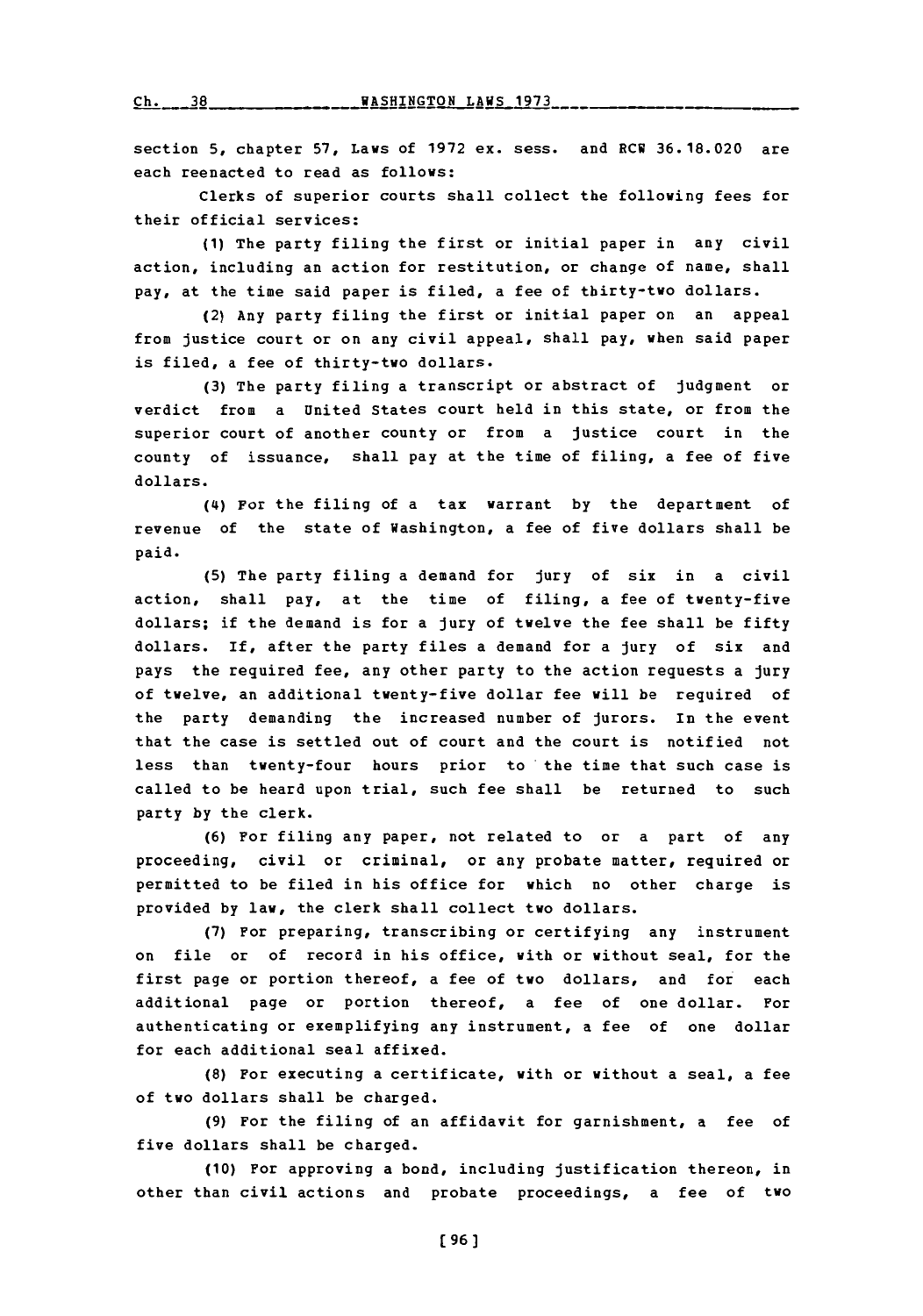dollars shall be charged.

**(11)** In probate proceedings, the party instituting such proceedings, shall pay at the time of filing the first paper therein, a fee of thirty-two dollars: PROVIDED, HOWEVER, **A** fee of tvo dollars shall be charged for filing a will only, when no probate of the will is contemplated.

(12) For filing any petition to contest a will admitted to probate or a petition to admit a will which has been rejected, there shall be paid a fee of thirty-two dollars.

**(13)** For the issuance of each certificate of qualification and each certified copy **of** letters **of** administration, letters testamentary or letters of guardianship there shall be a fee of two dollars.

(14) For the preparation of a passport application there shall be a fee of two dollars.

**(15)** Upon conviction or plea of guilty or upon failure to prosecute his appeal from a lover court as provided **by** law, a defendant in a criminal case shall be liable for a fee of twenty-five dollars.

**(16)** With the exception of demands for jury hereafter made and garnishments hereafter issued, civil actions and probate proceedings filed prior to midnight, July **1, 1972,** shall be completed and governed **by** the fee schedule in effect as of January **1, 1972:** PROVIDED, That no fee shall be assessed if an order of dismissal on the clerk's record be filed as provided **by** rule of the supreme court.

**NEW** SECTION. Sec. 2. This **1973** act is necessary for the immediate preservation of the public peace, health and safety, the support of the state government and its existing public institutions, and shall take effect immediately.

## ....................

### EXPLANATORY **NOTE**

RCV **36.18.020** [pertaining to fees of clerks of the superior courts] was amended twice during the **1972** extraordinary session, each without reference to the other.

**(1)** Section **1,** chapter 20, Laws of **1972** ex. sess. changed the amount of filing fees in subsections **(1),** (2), **(11)** and (12).

(2) Section **5,** chapter **57,** Laws of **1972 ex. sess.** [as part of an act pertaining to juries] amended subsection **(5)** to differentiate between the jury fee for a jury of six and the fee when a jury of twelve is demanded.

As these amendments appear to be in different